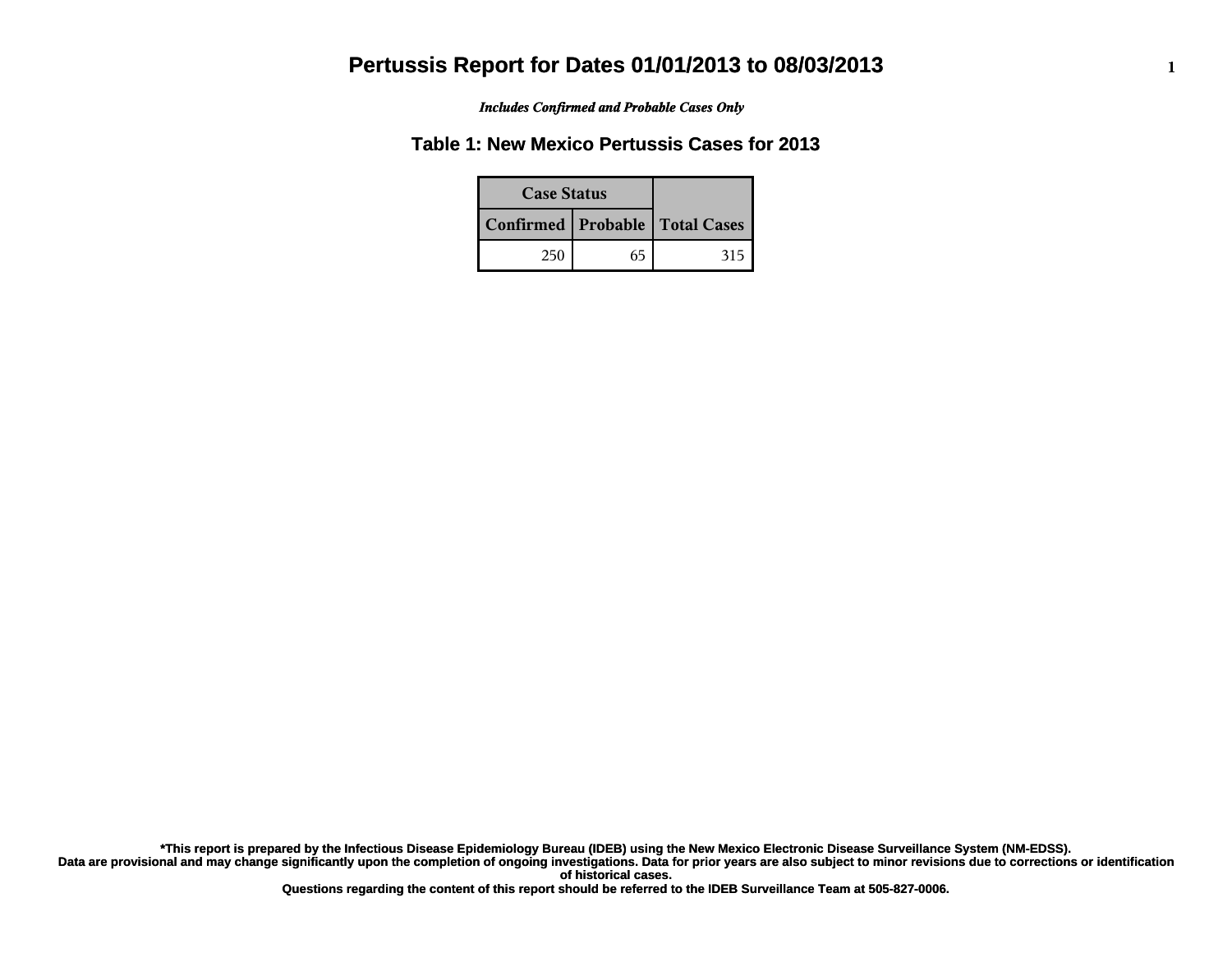*Includes Confirmed and Probable Cases Only*

### **Table 2: Pertussis Cases by County**

| <b>County Name</b>       | Case<br><b>Number</b> | Percent<br>of Total<br><b>Cases</b> | Incidence<br>per<br>100,000 |
|--------------------------|-----------------------|-------------------------------------|-----------------------------|
| <b>Bernalillo County</b> | 114                   | 36.2                                | 17.1                        |
| <b>Chaves County</b>     | 2                     | 0.6                                 | 3.0                         |
| Colfax County            | 7                     | 2.2                                 | 51.0                        |
| <b>Curry County</b>      | $\overline{2}$        | 0.6                                 | 4.1                         |
| Dona Ana County          | 4                     | 1.3                                 | 1.9                         |
| <b>Eddy County</b>       | 5                     | 1.6                                 | 9.3                         |
| <b>Grant County</b>      | 8                     | 2.5                                 | 27.1                        |
| Guadalupe County         | 2                     | 0.6                                 |                             |
| Lea County               | 14                    | 4.4                                 | 21.6                        |
| Los Alamos County        | 20                    | 6.3                                 | 111.5                       |
| <b>McKinley County</b>   | 7                     | 2.2                                 | 9.8                         |
| Quay County              | $\overline{2}$        | 0.6                                 | 22.2                        |
| Rio Arriba County        | 8                     | 2.5                                 | 19.9                        |
| San Juan County          | 10                    | 3.2                                 | 7.7                         |
| San Miguel County        | 1                     | 0.3                                 | 3.4                         |
| Sandoval County          | 10                    | 3.2                                 | 7.5                         |
| Santa Fe County          | 55                    | 17.5                                | 38.1                        |
| Sierra County            | $\overline{2}$        | 0.6                                 | 16.7                        |
| Socorro County           | $\overline{3}$        | 1.0                                 | 16.8                        |
| <b>Taos County</b>       | 20                    | 6.3                                 | 60.6                        |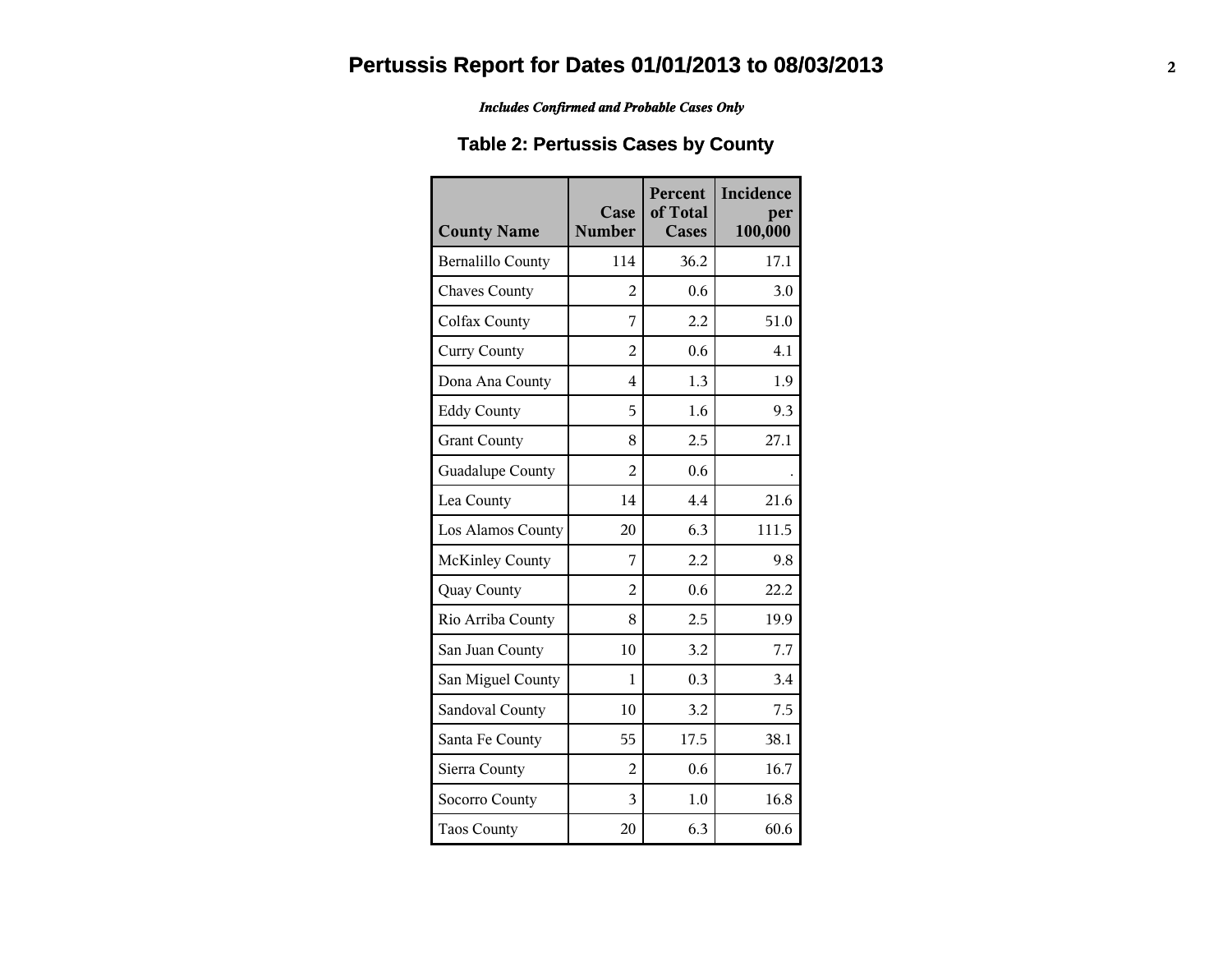*Includes Confirmed and Probable Cases Only*

### **Table 2: Pertussis Cases by County**

| <b>County Name</b>     | Case<br><b>Number</b> | Percent<br>of Total<br>Cases | Incidence<br>per<br>100,000 |
|------------------------|-----------------------|------------------------------|-----------------------------|
| <b>Torrance County</b> |                       | 1.9                          | 36.7                        |
| <b>Union County</b>    |                       | 0.3                          |                             |
| Valencia County        | 12                    | 3.8                          | 15 6                        |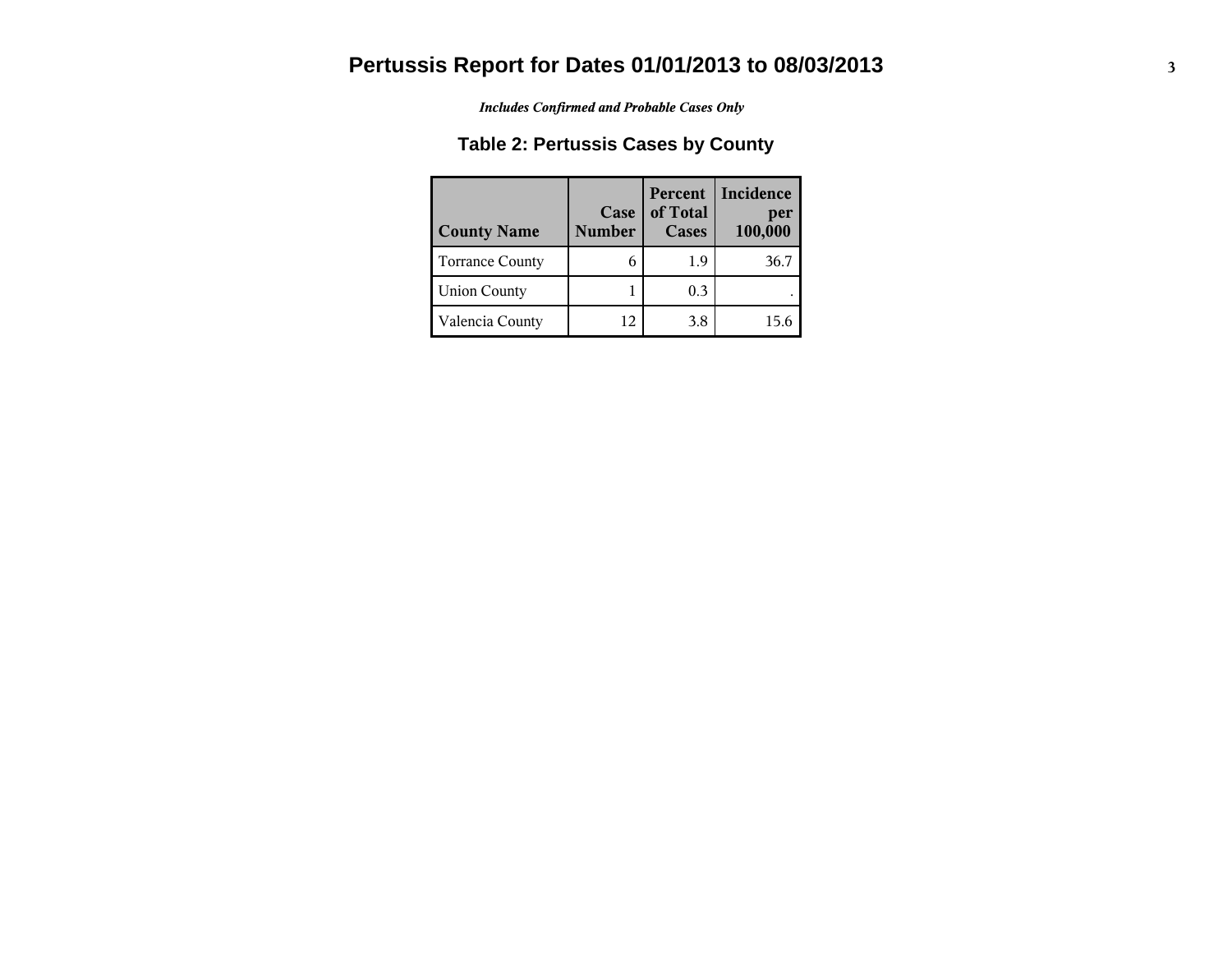*Includes Confirmed and Probable Cases Only*

#### **Table 3: Pertussis Cases by Age Group**

| <b>Age Group</b>  | Case<br><b>Number</b> | <b>Percent</b> |
|-------------------|-----------------------|----------------|
| $<$ 1 Year        | 25                    | 7.9            |
| 1 to 5 Years      | 34                    | 10.8           |
| 6 to 10 Years     | 77                    | 24.4           |
| 11 to 18 Years    | 80                    | 25.4           |
| 19 to 65 Years    | 87                    | 27.6           |
| 65 Years or Older | 12                    | 3.8            |

**Data are provisional and may change significantly upon the completion of ongoing investigations. Data for prior years are also subject to minor revisions due to corrections or identification of historical cases. \*This report is prepared by the Infectious Disease Epidemiology Bureau (IDEB) using the New Mexico Electronic Disease Surveillance System (NM-EDSS).**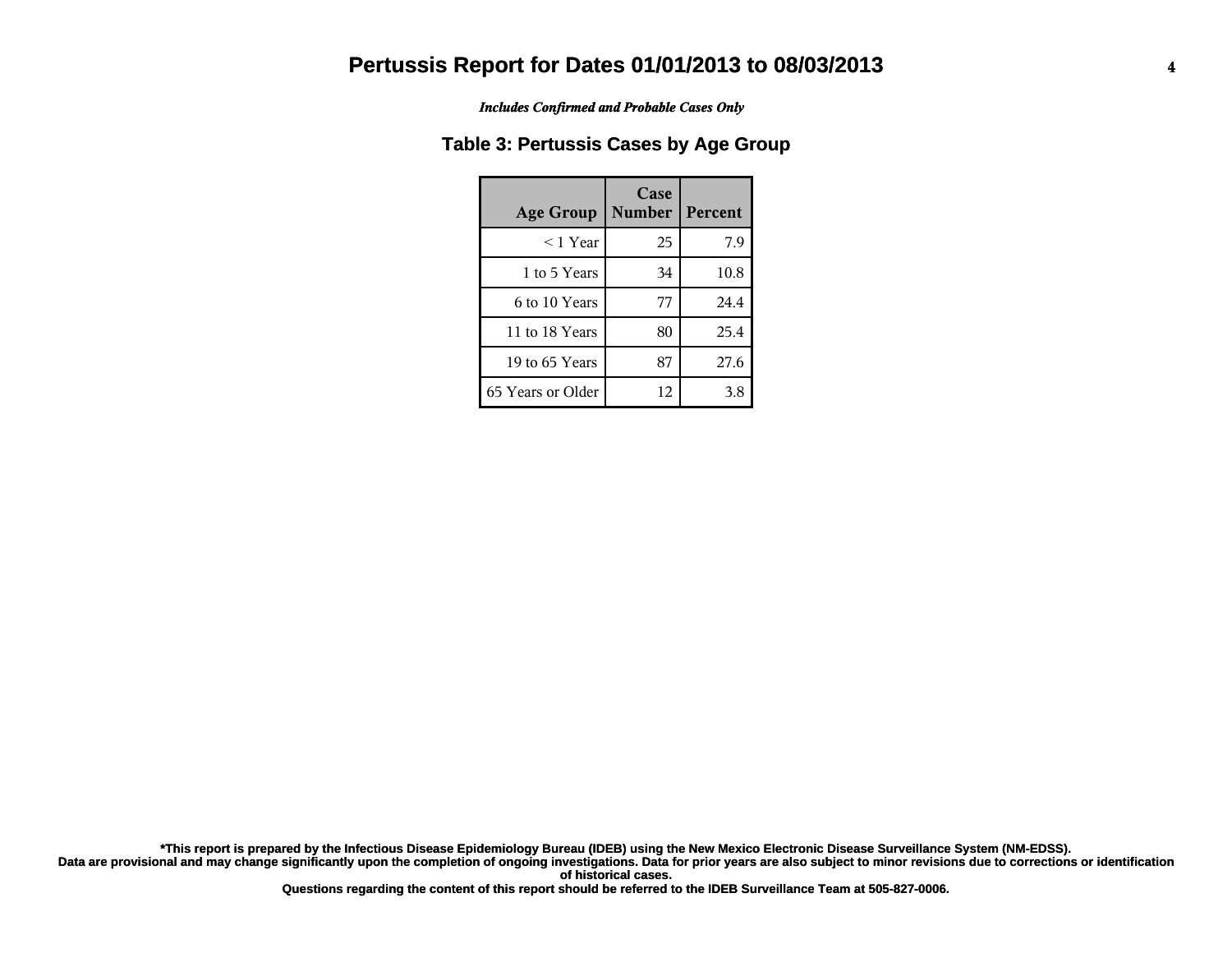*Includes Confirmed and Probable Cases Only*

#### **Table 4: Pertussis Cases by Race/Ethnicity**

| <b>Race/Ethnicity</b>             | Case<br><b>Number</b> | Percent |
|-----------------------------------|-----------------------|---------|
| American Indian or Alaska Nativel | 20                    | 6.3     |
| Black or African American         | 9                     | 2.9     |
| Hispanic                          | 158                   | 50.2    |
| White                             | 120                   | 38.1    |
| Multi-race                        | 4                     | 1.3     |
| Unknown/Missing                   | 4                     |         |

**Data are provisional and may change significantly upon the completion of ongoing investigations. Data for prior years are also subject to minor revisions due to corrections or identification of historical cases. \*This report is prepared by the Infectious Disease Epidemiology Bureau (IDEB) using the New Mexico Electronic Disease Surveillance System (NM-EDSS).**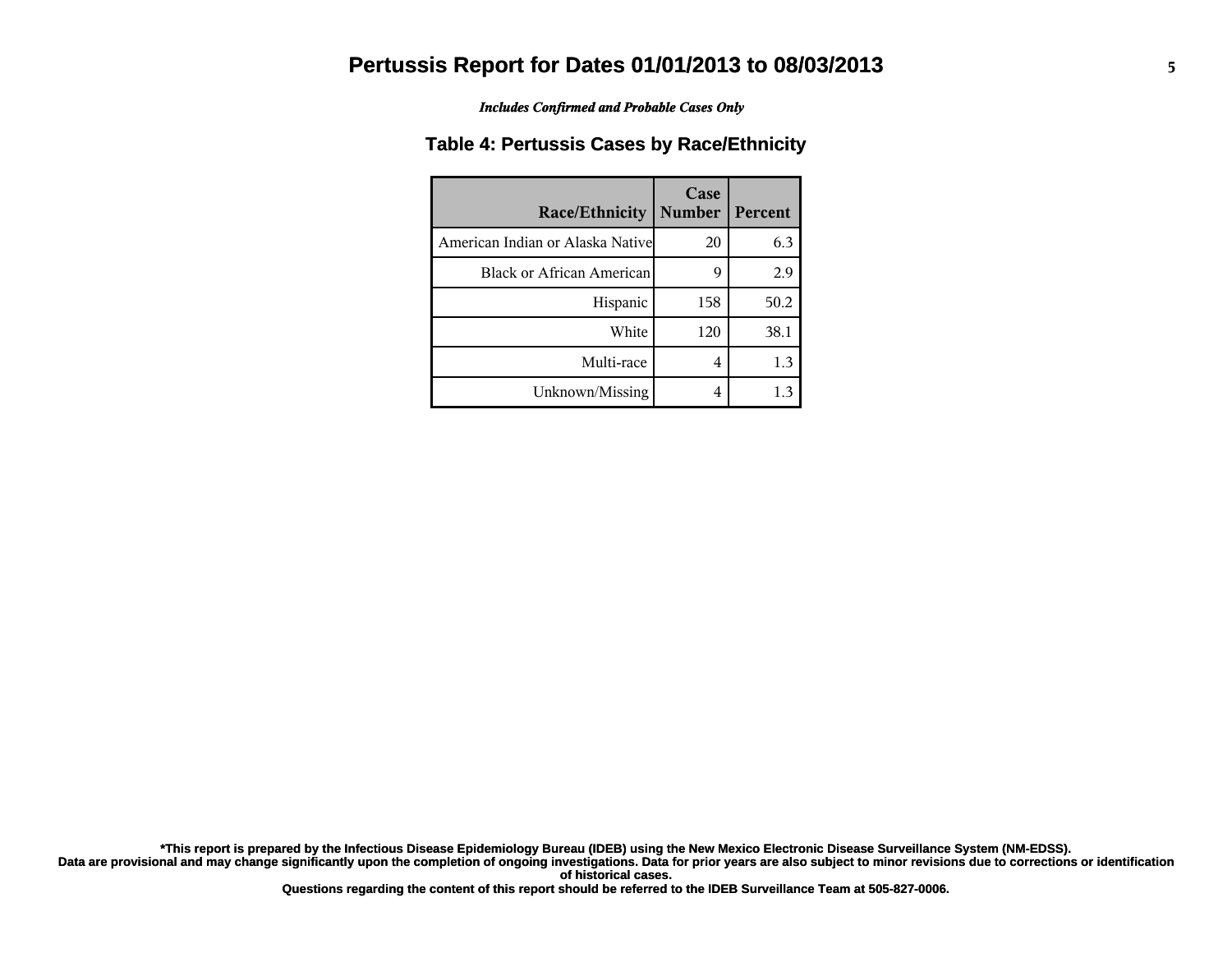*Includes Confirmed and Probable Cases Only*

#### **Table 5: Cases of Pertussis by Race/Ethnicity**

|                                  | <b>Ethnicity</b>         |                                        |                            |              |
|----------------------------------|--------------------------|----------------------------------------|----------------------------|--------------|
| Race                             | Hispanic<br>or<br>Latino | <b>Not</b><br>Hispanic<br>or<br>Latino | Unknown/<br><b>Missing</b> | <b>Total</b> |
| American Indian or Alaska Native | 3                        | 17                                     | $\Omega$                   | 20           |
|                                  | 0.95                     | 5.40                                   | 0.00                       | 6.35         |
| <b>Black or African American</b> | 3                        | 6                                      | $\Omega$                   | 9            |
|                                  | 0.95                     | 1.90                                   | 0.00                       | 2.86         |
| White                            | 124                      | 119                                    | 1                          | 244          |
|                                  | 39.37                    | 37.78                                  | 0.32                       | 77.46        |
| Multi-race                       | 3<br>0.95                | 0.32                                   | $\Omega$<br>0.00           | 4<br>1.27    |
| <b>Unknown/Missing</b>           | 34                       | 3                                      | 1                          | 38           |
|                                  | 10.79                    | 0.95                                   | 0.32                       | 12.06        |
| <b>Total</b>                     | 167                      | 146                                    | $\mathfrak{D}$             | 315          |
|                                  | 53.02                    | 46.35                                  | 0.63                       | 100.00       |

**\*This report is prepared by the Infectious Disease Epidemiology Bureau (IDEB) using the New Mexico Electronic Disease Surveillance System (NM-EDSS).**

**Data are provisional and may change significantly upon the completion of ongoing investigations. Data for prior years are also subject to minor revisions due to corrections or identification of historical cases.**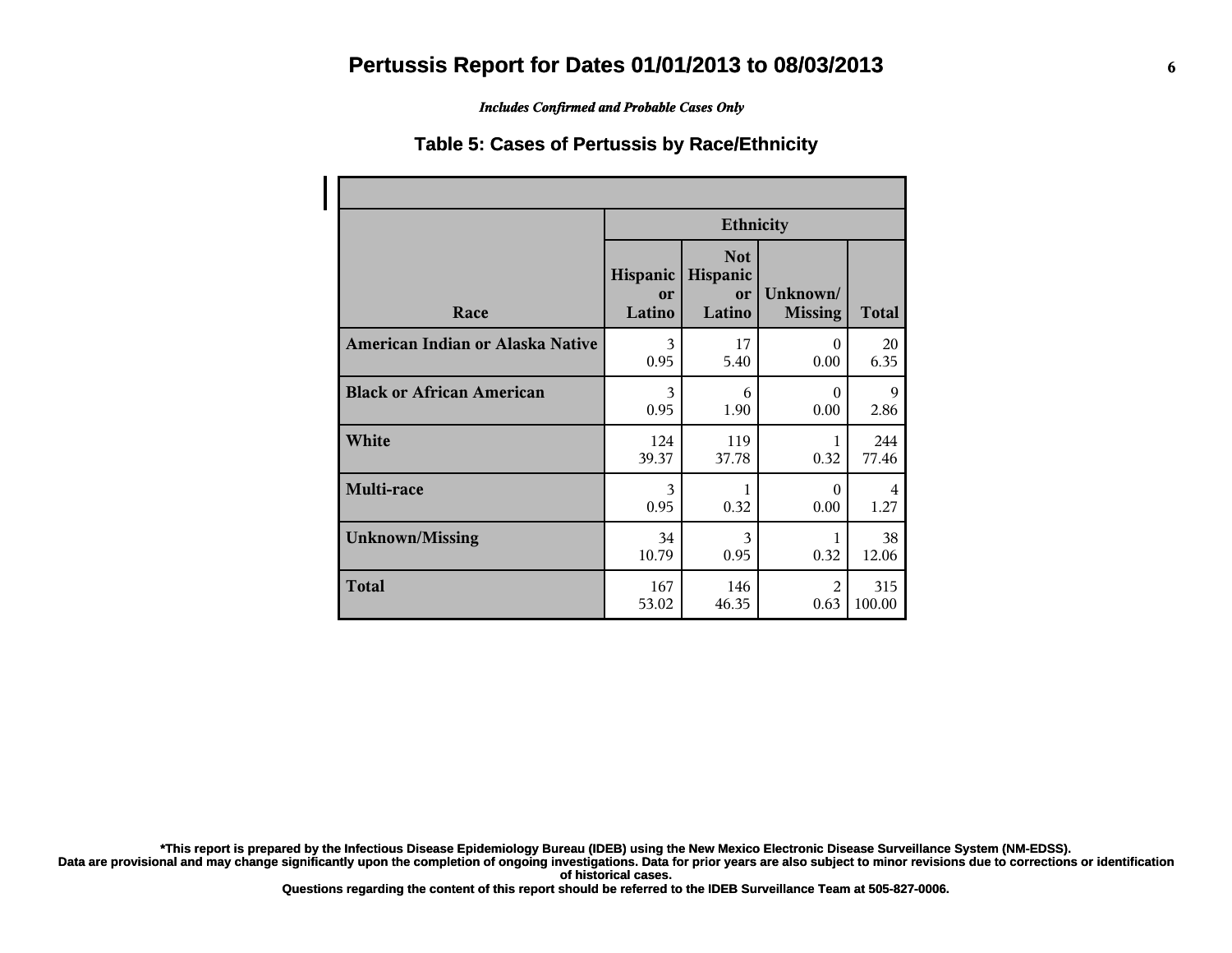*Includes Confirmed and Probable Cases Only*

#### **Table 6: Pertussis Cases by Sex**

| Gender | Case<br><b>Number</b> | Percent |
|--------|-----------------------|---------|
| Female | 175                   | 55.6    |
| Male   | 140                   | 44.4    |

**Data are provisional and may change significantly upon the completion of ongoing investigations. Data for prior years are also subject to minor revisions due to corrections or identification of historical cases. \*This report is prepared by the Infectious Disease Epidemiology Bureau (IDEB) using the New Mexico Electronic Disease Surveillance System (NM-EDSS).**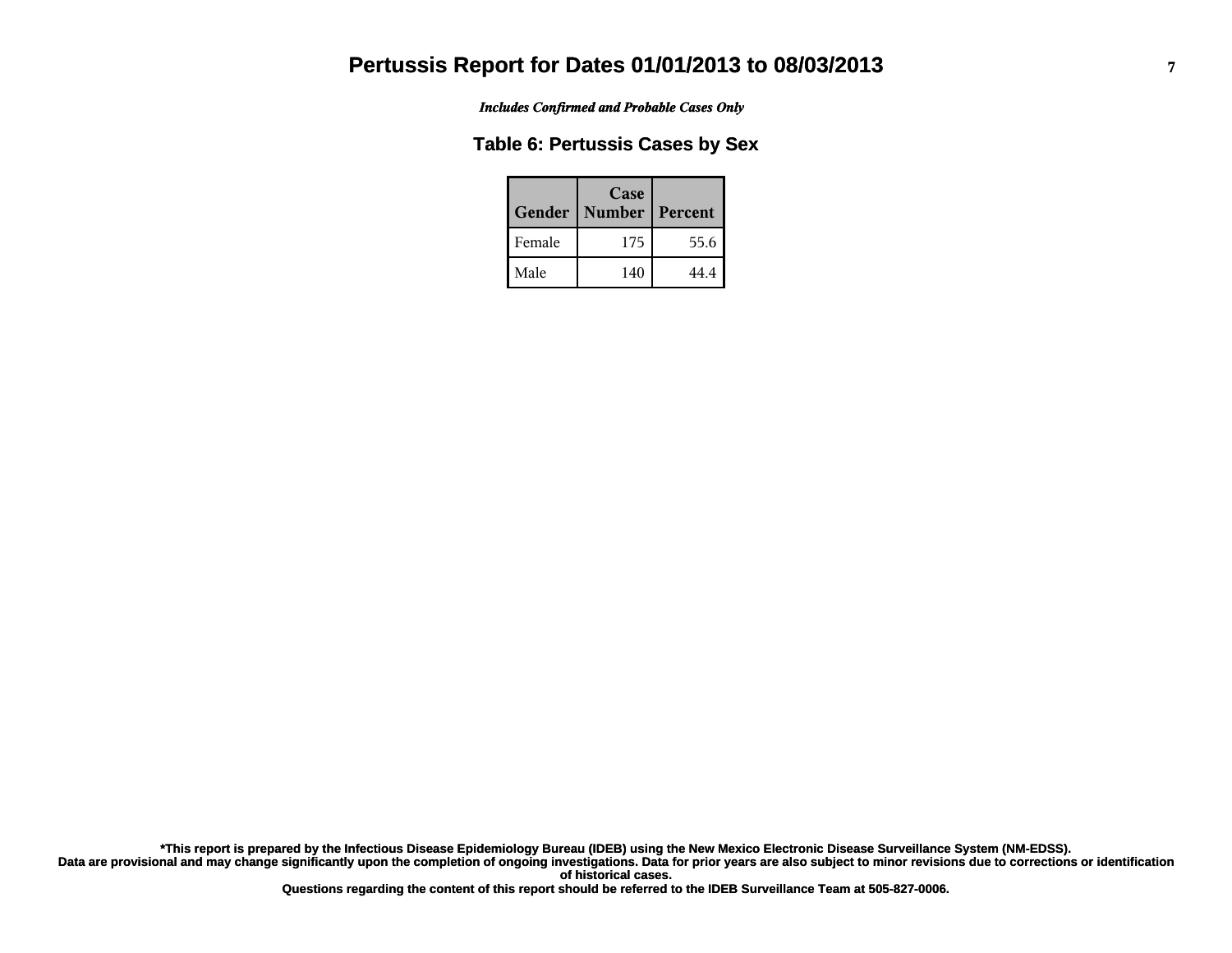#### *Includes Confirmed and Probable Cases Only*

#### **Table 7: Hospitalizations of Pertussis Cases**

| <b>Yes</b> |         | No    |         |
|------------|---------|-------|---------|
| Count      | Percent | Count | Percent |
| 14         | 4.5     | 298   | 95.5    |

**Data are provisional and may change significantly upon the completion of ongoing investigations. Data for prior years are also subject to minor revisions due to corrections or identification of historical cases. \*This report is prepared by the Infectious Disease Epidemiology Bureau (IDEB) using the New Mexico Electronic Disease Surveillance System (NM-EDSS).**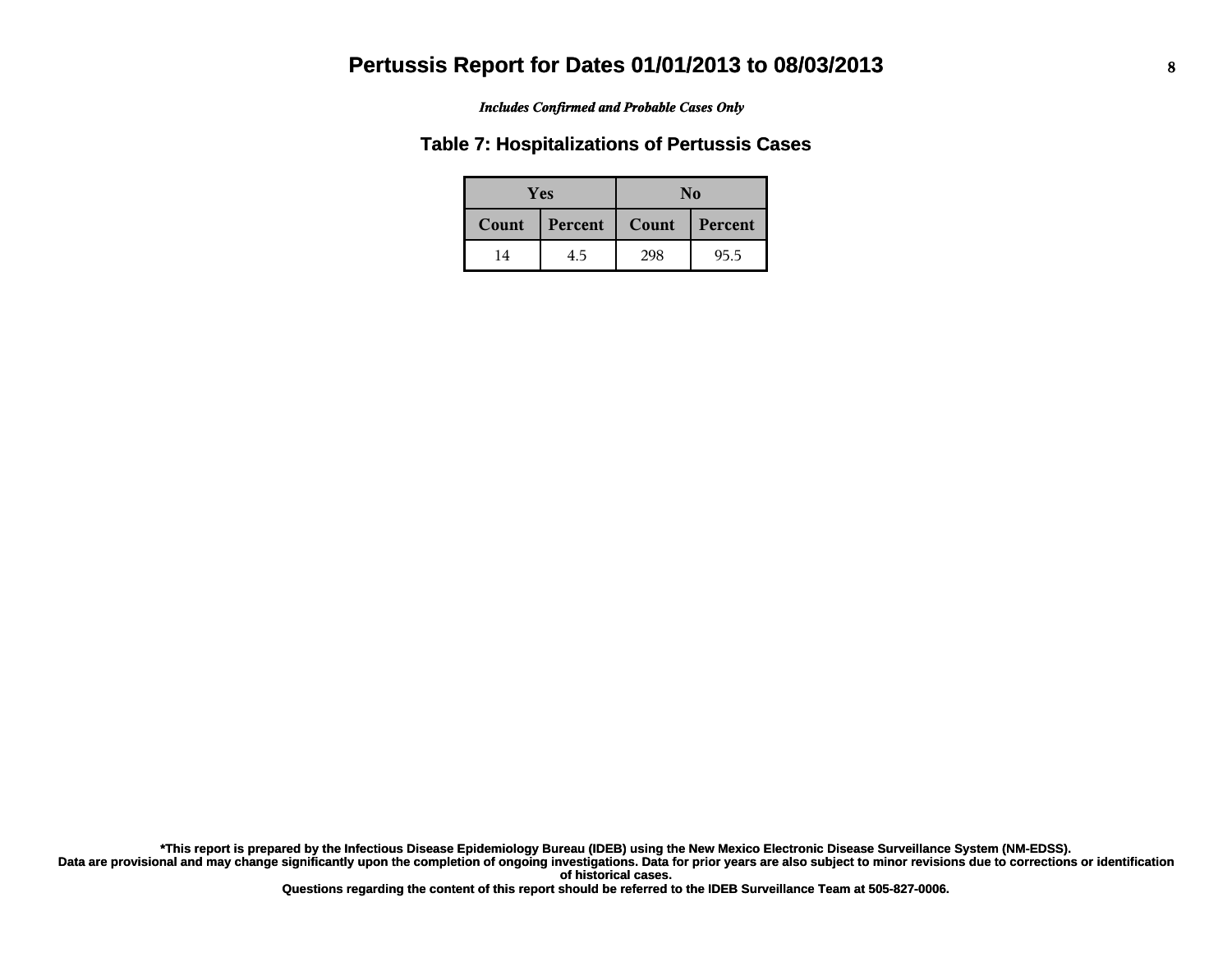*Includes Confirmed and Probable Cases Only*

|                          | <b>Hospitalized Cases</b> |                |                  |              |  |
|--------------------------|---------------------------|----------------|------------------|--------------|--|
| <b>Age Group</b>         | Yes                       | N <sub>o</sub> | <b>Unknown</b>   | <b>Total</b> |  |
| $< 1$ Year               | 9<br>36.00                | 16<br>64.00    | 0<br>0.00        | 25           |  |
| 1 to 5 Years             | 0<br>0.00                 | 34<br>100.00   | 0<br>0.00        | 34           |  |
| <b>6 to 10 Years</b>     | 1<br>1.30                 | 76<br>98.70    | 0<br>0.00        | 77           |  |
| 11 to 18 Years           | 1<br>1.25                 | 76<br>95.00    | 3<br>3.75        | 80           |  |
| 19 to 65 Years           | 1<br>1.15                 | 86<br>98.85    | $\Omega$<br>0.00 | 87           |  |
| <b>65 Years or Older</b> | 2<br>16.67                | 10<br>83.33    | $\Omega$<br>0.00 | 12           |  |
| <b>Total</b>             | 14                        | 298            | 3                | 315          |  |

#### **Table 8: Cases of Pertussis by Hospitalization and Age Group**

**\*This report is prepared by the Infectious Disease Epidemiology Bureau (IDEB) using the New Mexico Electronic Disease Surveillance System (NM-EDSS).**

**Data are provisional and may change significantly upon the completion of ongoing investigations. Data for prior years are also subject to minor revisions due to corrections or identification of historical cases.**